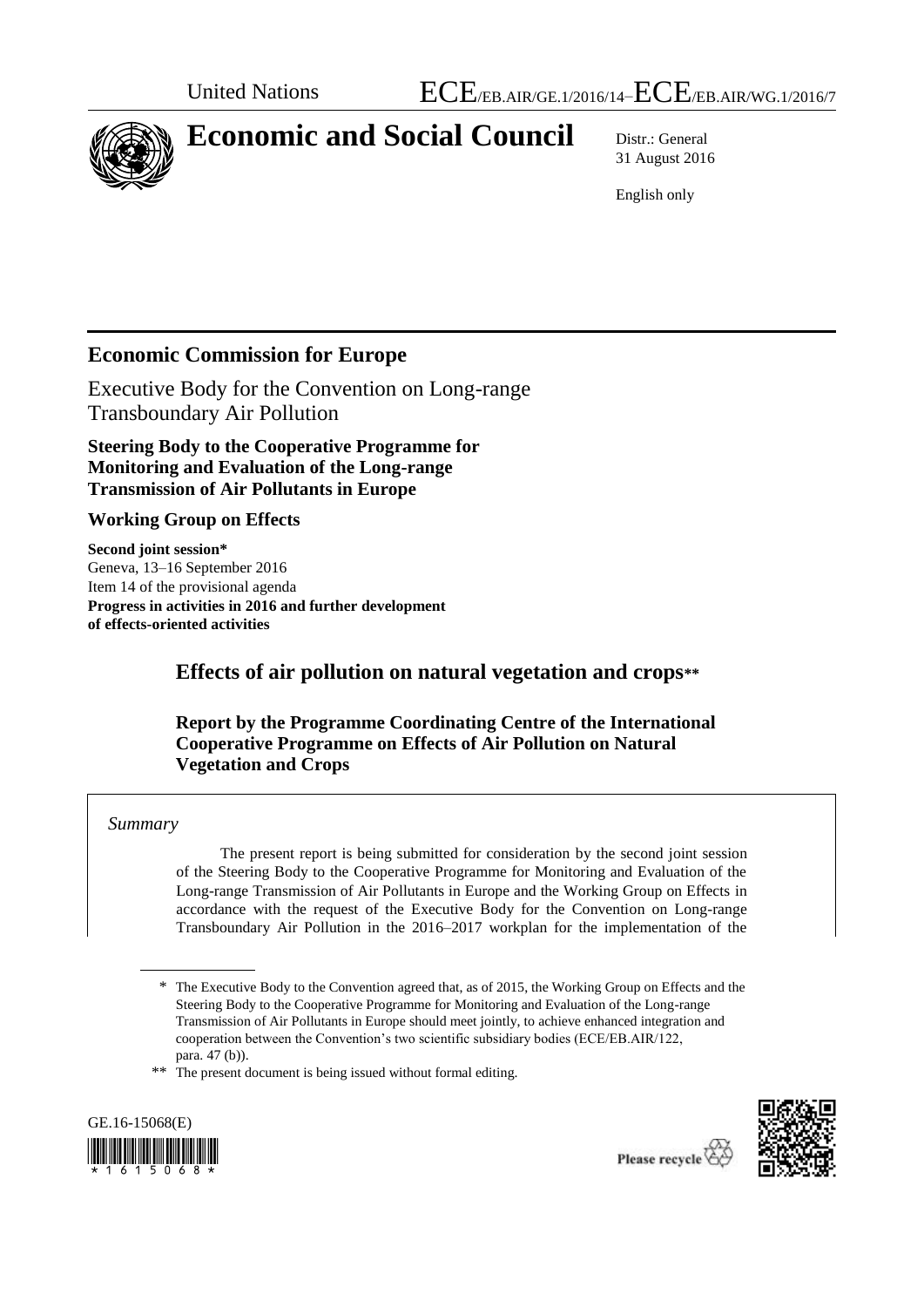Convention (ECE/EB.AIR/133/Add.1, items 1.1.1.1, 1.1.1.5, 1.1.1.7, 1.1.1.11 and 1.1.1.12) and the informal document approved by the Executive Body for the Convention at its thirty-fourth session, "Basic and multi-year activities in the 2016–2017 period" (items 1.1.1–1.1.3, 1.1.6, 1.1.7 and 1.8.1–1.8.3).

The report of the International Cooperative Programme on Effects of Air Pollution on Natural Vegetation and Crops presents the results of an evaluation of effects of air pollutants on (semi-)natural vegetation and crops, further development of flux-based risk assessment methods, global application of the flux-based approach for impacts of groundlevel ozone on crops, and progress with the European moss survey 2015/2016 on heavy metals, nitrogen and persistent organic pollutants. The report also presents the results of the twenty-ninth meeting of the Programme Task Force held in Dubna, Russian Federation from 29 February to 3 March 2016.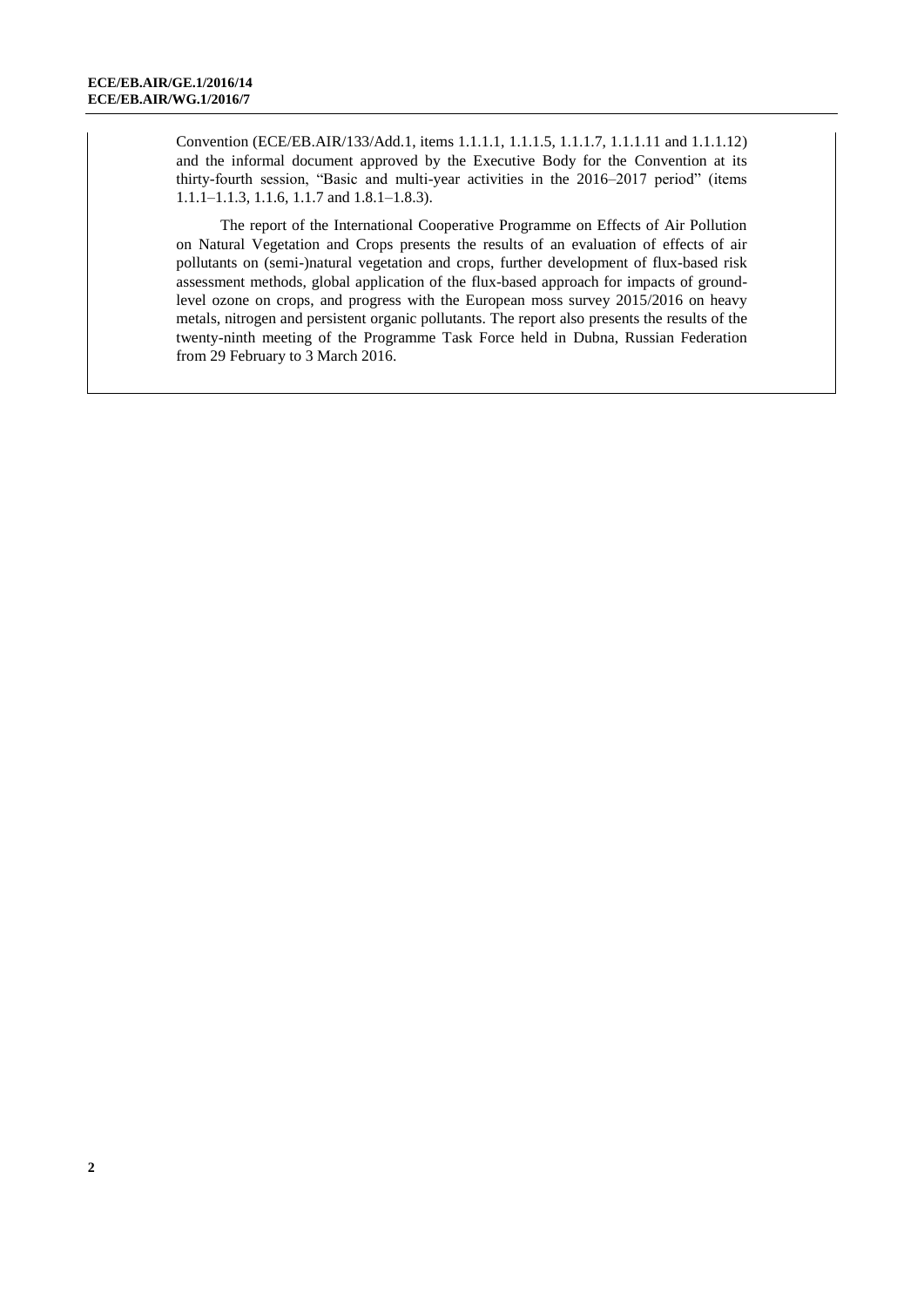# Contents

|               |                                                                                                                                                                                                                                                                                                              | Paragraphs     | Page |
|---------------|--------------------------------------------------------------------------------------------------------------------------------------------------------------------------------------------------------------------------------------------------------------------------------------------------------------|----------------|------|
| I.            |                                                                                                                                                                                                                                                                                                              | 1              | 4    |
| Π.            | Workplan items common to all International Cooperative Programmes                                                                                                                                                                                                                                            | $2 - 5$        | 4    |
|               | Priorities for monitoring and other collection of data on effects by Parties<br>А.                                                                                                                                                                                                                           | $\overline{2}$ | 4    |
|               | Set up contact group to compare WGE exposure measurements and<br><b>B.</b><br>modelled and monitored exposure by EMEP (workplan item 1.1.1.7)                                                                                                                                                                | 3              | 4    |
|               | $\mathbf{C}$ .<br>Assess the long-term trends in air pollution and its adverse effects                                                                                                                                                                                                                       | 4              | 5    |
|               | Assess scientific and policy outcomes within the Convention over the past<br>D.<br>few decades, including scientific understanding, trends and achievements<br>under the 1999 Protocol to Abate Acidification, Eutrophication and<br>Ground-level Ozone (Gothenburg Protocol), and outline future challenges | 5              | 5    |
| Ш.            | Workplan items specific to the International Cooperative Programme                                                                                                                                                                                                                                           | $6 - 9$        | 6    |
|               | Evaluate effects of ground-level ozone on (semi-)natural vegetation and<br>А.<br>crops in the current and future climate, individually or co-occuring with                                                                                                                                                   | $6 - 8$        | 6    |
|               | Conduct the European moss survey 2015/16 (workplan item 1.1.1.12)<br>Β.                                                                                                                                                                                                                                      | 9              | 7    |
| IV.           | Expected outcomes and deliverables over the next period and in the longer term                                                                                                                                                                                                                               | 10             | 8    |
| V.            |                                                                                                                                                                                                                                                                                                              | $11 - 14$      | 8    |
| VI.           | Issues for the attention and advice of other groups, task forces or subsidiary<br>bodies, notably with regard to synergies and possible joint approaches or                                                                                                                                                  | 15             | 8    |
| VII.          | Recommendations to further strengthen implementation and ratification of<br>the Protocols in Eastern Europe, the Caucasus and Central Asia,                                                                                                                                                                  |                |      |
|               |                                                                                                                                                                                                                                                                                                              | 16             | 9    |
| VIII.         | Scientific and technical cooperation with relevant international bodies                                                                                                                                                                                                                                      | $17 - 18$      | 9    |
| IX.           |                                                                                                                                                                                                                                                                                                              | 19             | 10   |
| Χ.            |                                                                                                                                                                                                                                                                                                              | $20 - 22$      | 10   |
| XI.           |                                                                                                                                                                                                                                                                                                              | 23             | 11   |
| <b>Table</b>  | Matrix for calculating the risk of ozone impact on grasslands, based on the phytotoxic<br>ozone dose $(POD1)$ for grass and the grassland area (per cent) per grid cell $(0.5^{\circ})$ (longitude)<br>by 0.25° (latitude)). POD <sub>1</sub> was calculated over a six months period (April-September)      |                | 5    |
| <b>Figure</b> |                                                                                                                                                                                                                                                                                                              |                |      |
|               | Risk of ozone impact on (left) grasslands (EUNIS class E) and (right) woodland fringes                                                                                                                                                                                                                       |                | 5    |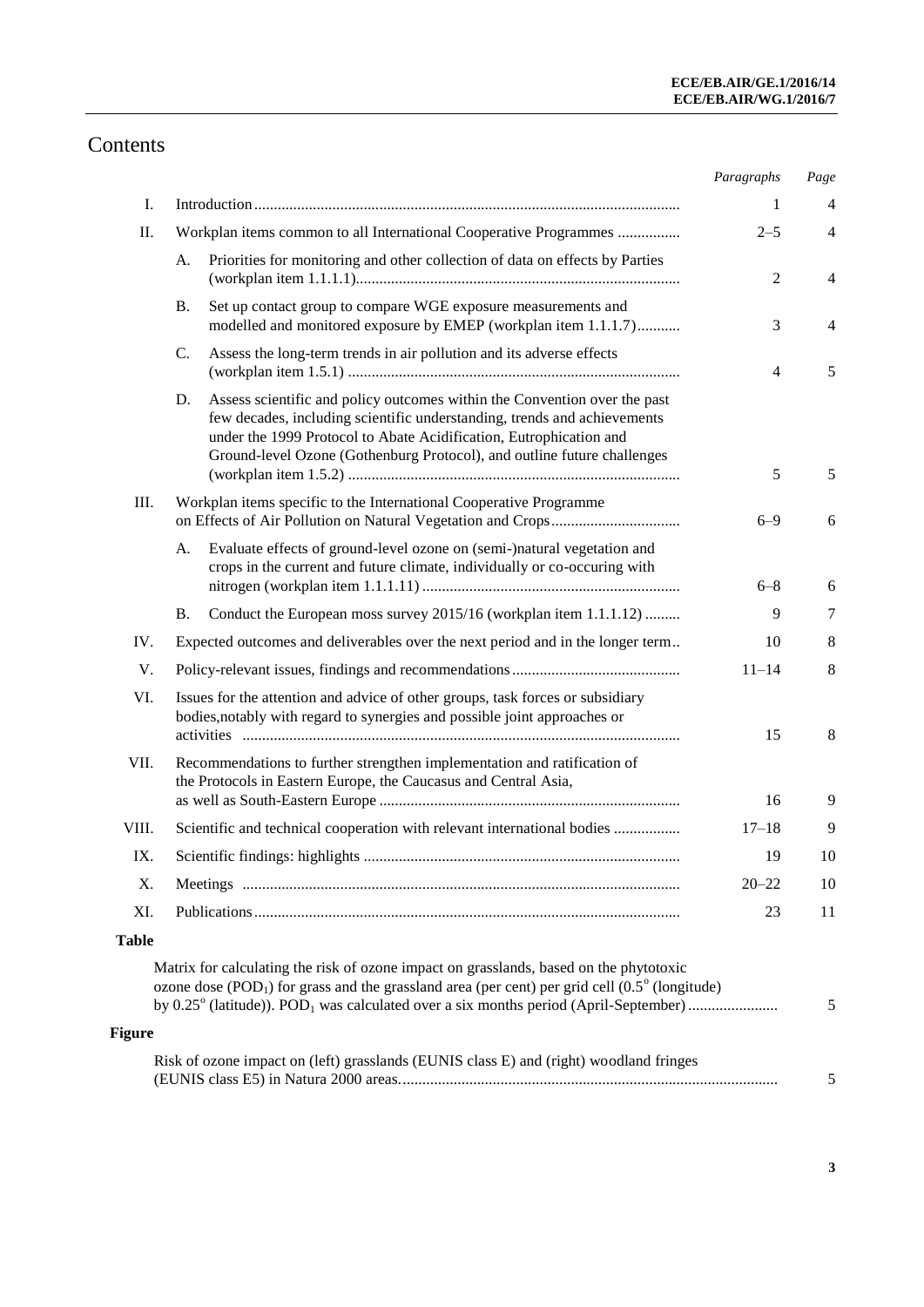# **I. Introduction**

1. The present report of the International Cooperative Programme on Effects of Air Pollution on Natural Vegetation and Crops (ICP Vegetation) is being submitted for the consideration of the Steering Body to the Cooperative Programme for Monitoring and Evaluation of the Long-range Transmission of Air Pollutants in Europe (EMEP) and the Working Group on Effects (WGE) in accordance with the request of the Executive Body for the Convention on Long-range Transboundary Air Pollution in the 2016–2017 workplan for the implementation of the Convention (ECE/EB.AIR/133/Add.1, items 1.1.1.1, 1.1.1.5, 1.1.1.7, 1.1.1.11 and 1.1.1.12) and the informal document approved by the Executive Body for the Convention at its thirty-fourth session, "Basic and multi-year activities in the 2016– 2017 period" (items 1.1.1–1.1.3, 1.1.6, 1.1.7 and 1.8.1–1.8.3). The report presents the results of an evaluation of effects of air pollutants on (semi-)natural vegetation and crops, global application of the flux-based approach for impacts of ground-level ozone on crops, and progress with the European moss survey 2015/2016 on heavy metals, nitrogen and persistent organic pollutants. The results of the workplan items common to all the International Cooperative Programmes (ICPs) under the Convention are also presented. The lead country for ICP Vegetation is the United Kingdom of Great Britain and Northern Ireland, with the Programme Coordination Centre at the Centre for Ecology and Hydrology in Bangor. ICP Vegetation has over 250 participants in ca. 50 countries, including outreach to countries that are not Parties to the Convention.

### **II. Workplan items common to all International Cooperative Programmes**

### **A. Priorities for monitoring and other collection of data on effects by Parties (workplan item 1.1.1.1)**

2. An overview of the priorities for monitoring and modelling effects reported by ICP Vegetation, according to the Guidelines for Reporting on the Monitoring and Modelling of Air Pollution Effects (ECE/EB.AIR/2008/11),<sup>1</sup> was provided in document ECE/EB.AIR/WG.1/2014/8.

#### **B. Set up contact group to compare WGE exposure measurements and modelled and monitored exposure by EMEP (workplan item 1.1.1.7)**

3. A group was set up between EMEP Meteorological Synthesizing Centre-West and ICP Vegetation to discuss options for regional parameterization of the stomatal ozone flux model incorporated in the EMEP model, to calculate the phytotoxic ozone dose for Mediterranean vegetation. Outcomes of the EMEP model will be compared with national scale modelling in the Mediterranean region. First discussions were held at an ICP Vegetation expert workshop in Deganwy, United Kingdom, in June 2016.

The Guidelines were adopted by the Executive Body at its twenty-sixth session (ECE/EB.AIR/96/Add.1–ECE/EB.AIR/WG.1/2008/16/Rev.1, decision 2008/1).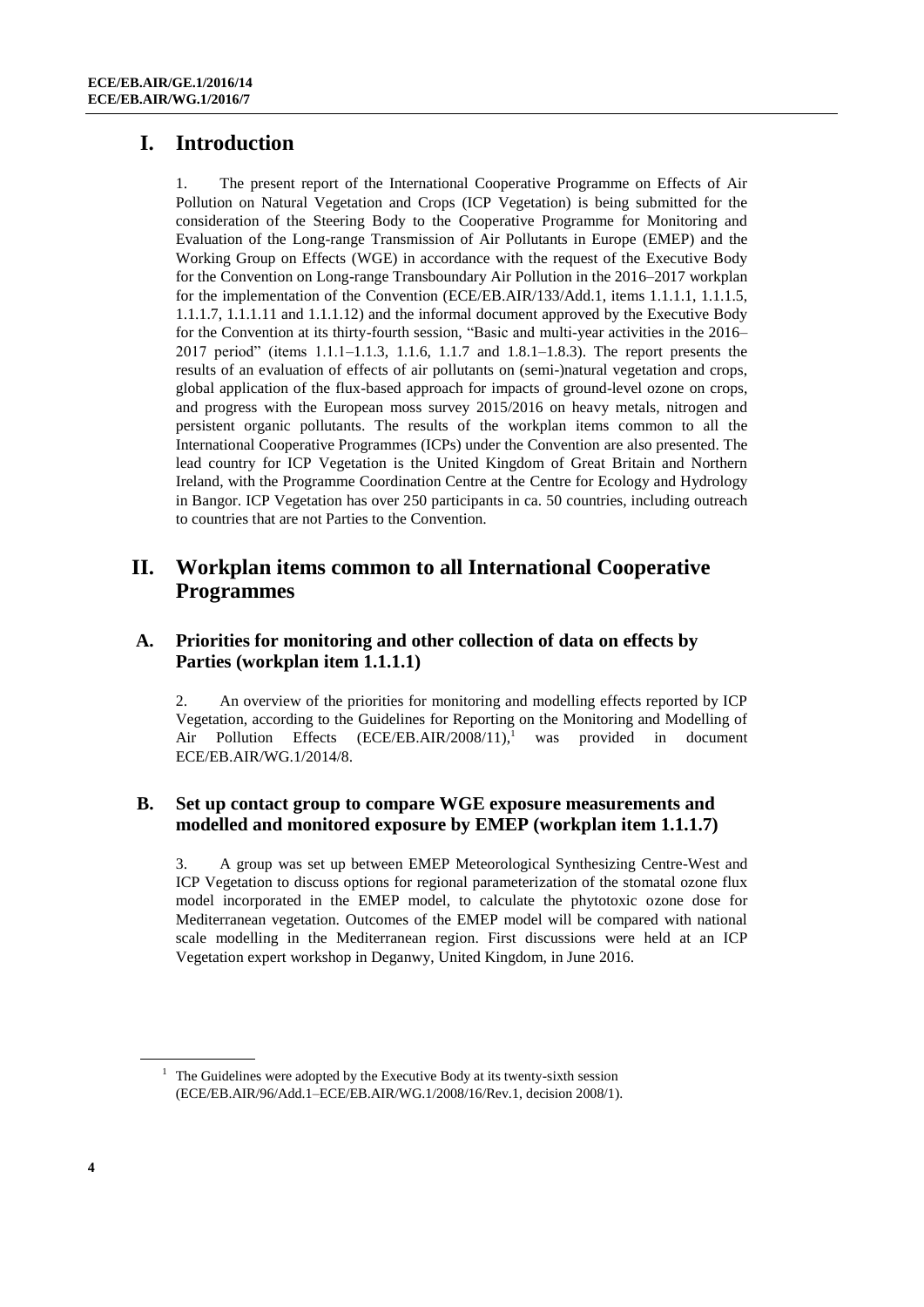#### **C. Assess the long-term trends in air pollution and its adverse effects (workplan item 1.5.1)**

4. The ICP Vegetation Programme Coordination Centre provided text and editorial support for the WGE report "Trends in ecosystem and health responses to long-range transported atmospheric pollutants".<sup>2</sup> The ICP Vegetation reported on the lack of trends between 1999 and 2010 in ozone concentrations, fluxes and effects on vegetation, as described in further detail in ECE/EB.AIR/GE.1/2015/15–ECE/EB.AIR/WG.1/2015/8 and in the brochure "Changing ozone profiles in Europe: implications for vegetation". The ICP Vegetation also reported on the decline in cadmium (51 per cent), lead (77 per cent), mercury (14 per cent) and other metal concentrations in mosses between 1990 (1995 for mercury) and 2010, as described in further detail in ECE/EB.AIR/WG.1/2013/13 and a previous report. 3

### **D. Assess scientific and policy outcomes within the Convention over the past few decades, including scientific understanding, trends and achievements under the 1999 Protocol to Abate Acidification, Eutrophication and Ground-level Ozone (Gothenburg Protocol), and outline future challenges (workplan item 1.5.2)**

5. The ICP Vegetation Programme Coordination Centre provided text for the Convention report<sup>4</sup> "Towards Cleaner Air: Scientific Assessment Report 2016". It contributed to Chapter 4 on "Ozone trends and impacts on health and crops yields" (see paragraph 4). The report highlights that long-term risks for vegetation (but also human health) due to ground-level ozone pollution continue to exist in many United Nation Economic Commission for Europe (ECE) countries. Although peak ozone exposure has declined since the 1990s (through reductions in precursors), background ozone concentrations are not declining. As emissions of ozone precursors in other parts of the northern hemisphere contribute substantially to ozone concentrations in Europe and North America, co-ordination beyond the ECE region is needed to reduce ozone levels in Europe further.

<sup>&</sup>lt;sup>2</sup> http://www.unece.org/environmental-policy/conventions/envlrtapwelcome/publications.html.

<sup>3</sup> Harmens, H., Norris, D., Mills, G. and the participants of the moss survey (2013). Heavy metals and nitrogen in mosses: spatial patterns in 2010/2011 and long-term temporal trends in Europe. ICP Vegetation Programme Coordination Centre, CEH Bangor, UK. http://icpvegetation.ceh.ac.uk/publications/

<sup>4</sup> <http://www.unece.org/env/lrtap/welcome.html>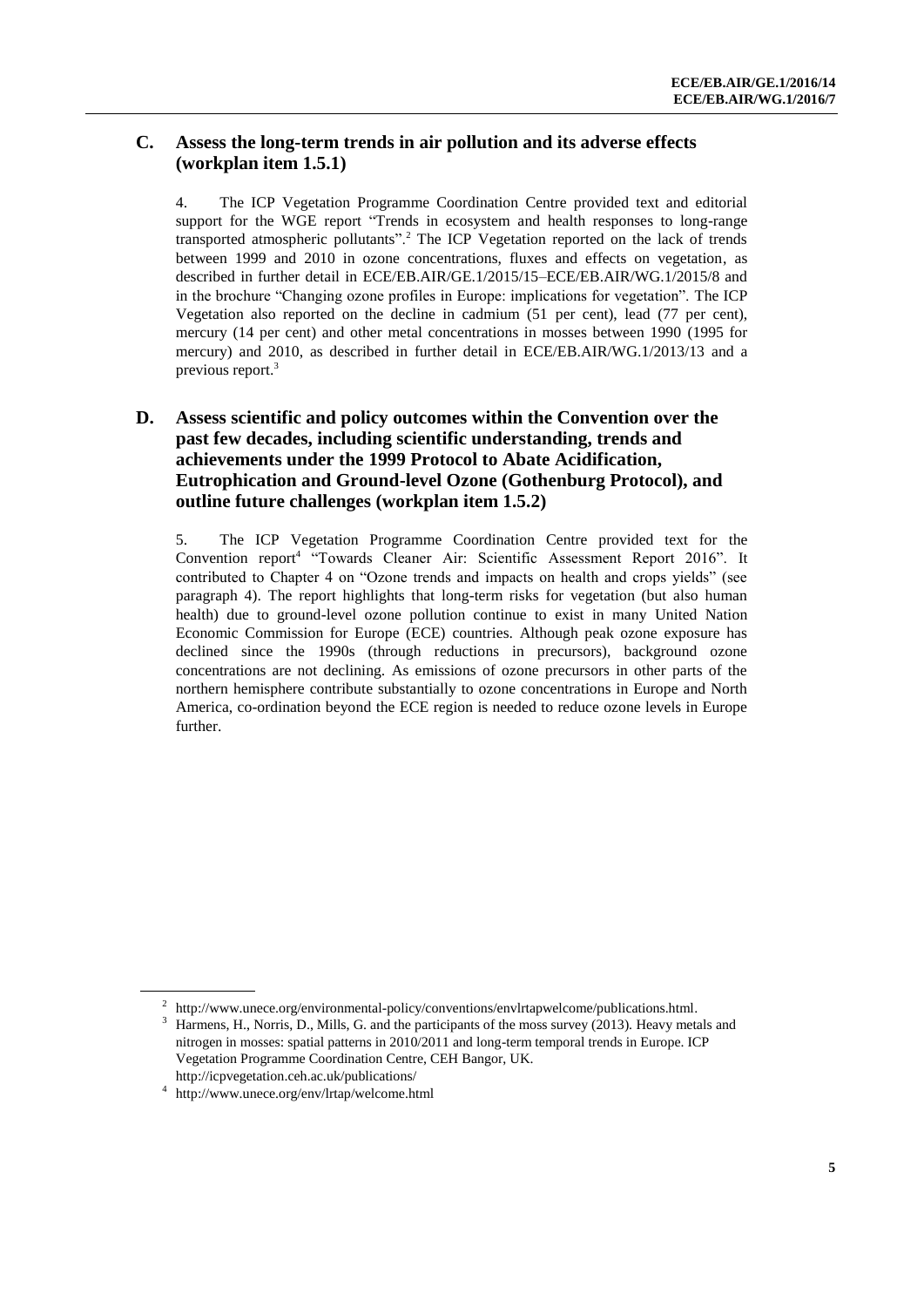# **III. Workplan items specific to the International Cooperative Programme on Effects of Air Pollution on Natural Vegetation and Crops**

#### **A. Evaluate effects of ground-level ozone on (semi-)natural vegetation and crops in the current and future climate, individually or co-occurring with nitrogen (workplan item 1.1.1.11)**

6. A brochure was produced on "Field evidence of ozone impacts on vegetation in ambient air  $(2007-2015)$ ". The brochure was an update of a previous report<sup>5</sup> published in 2007. The updated field-based evidence of ozone impacts on vegetation has confirmed previous assessments showing that ozone damage to vegetation is widespread across Europe. The spatial pattern of observed impacts is better related to accumulated ozone fluxes to vegetation than to accumulated ground-level ozone concentrations. Impacts include visible leaf injury (as recorded through a web-based smart-phone application)<sup>6</sup> and reduced vegetation biomass and crop yield. Effects of ambient ozone have been frequently recorded in many European countries and parts of the United States of America. Field assessments are often on an ad hoc basis and lack of a record does not necessarily mean that ozone is not causing visible injury in a country or region. There is a general need to broaden coverage of assessments worldwide as ozone pollution is a global problem, particularly in the northern hemisphere. Planting ozone-sensitive plant species in so-called 'ozone gardens'<sup>7</sup> is a useful, low cost tool for demonstrating the occurrence of ozoneinduced visible leaf injury.

7. A brochure was produced on "Impacts of ozone pollution on biodiversity". The ozone sensitivity of the European Nature Information System (EUNIS) 8 habitats (level 2) was determined from the relative sensitivity of component species present in the ICP Vegetation database. Subsequently, Natura 2000 grassland habitats at risk from ozone impacts were mapped across Europe, based on the phytotoxic ozone dose  $(POD<sub>1</sub>)$  for grasses (modelled by the Meteorological Synthesizing Centre-West) and habitat area (data provided by the Coordination Centre for Effects) (see table). Risk is highest in regions with high ozone fluxes  $(POD<sub>1</sub>)$  and relatively large grassland areas (see figure). A review of the literature showed that current ambient ozone levels are sufficiently high enough to change plant community composition, flowering and seed production at the species level. However, there is a lack of field-based evidence for the impacts of ozone on plant species diversity, especially in biodiversity hotspots such as the Mediterranean Basin. Hence, further study is needed on the impacts of ozone on biodiversity.

<sup>5</sup> Hayes, F., Mills, G., Harmens, H., Norris, D. (2007). Evidence of widespread ozone damage to vegetation in Europe (1990–2006). ICP Vegetation Programme Coordination Centre, Centre for Ecology and Hydrology, Bangor, UK.

<sup>6</sup> [http://icpvegetation.ceh.ac.uk/record/index.](http://icpvegetation.ceh.ac.uk/record/index) 

<sup>7</sup> [http://icpvegetation.ceh.ac.uk/manuals/experimental\\_protocol.html](http://icpvegetation.ceh.ac.uk/manuals/experimental_protocol.html) and

[http://science-edu.larc.nasa.gov/ozonegarden/pdf/Bio-guide-final-3\\_15\\_11.pdf](http://science-edu.larc.nasa.gov/ozonegarden/pdf/Bio-guide-final-3_15_11.pdf)

<sup>8</sup> [http://eunis.eea.europa.eu/.](http://eunis.eea.europa.eu/)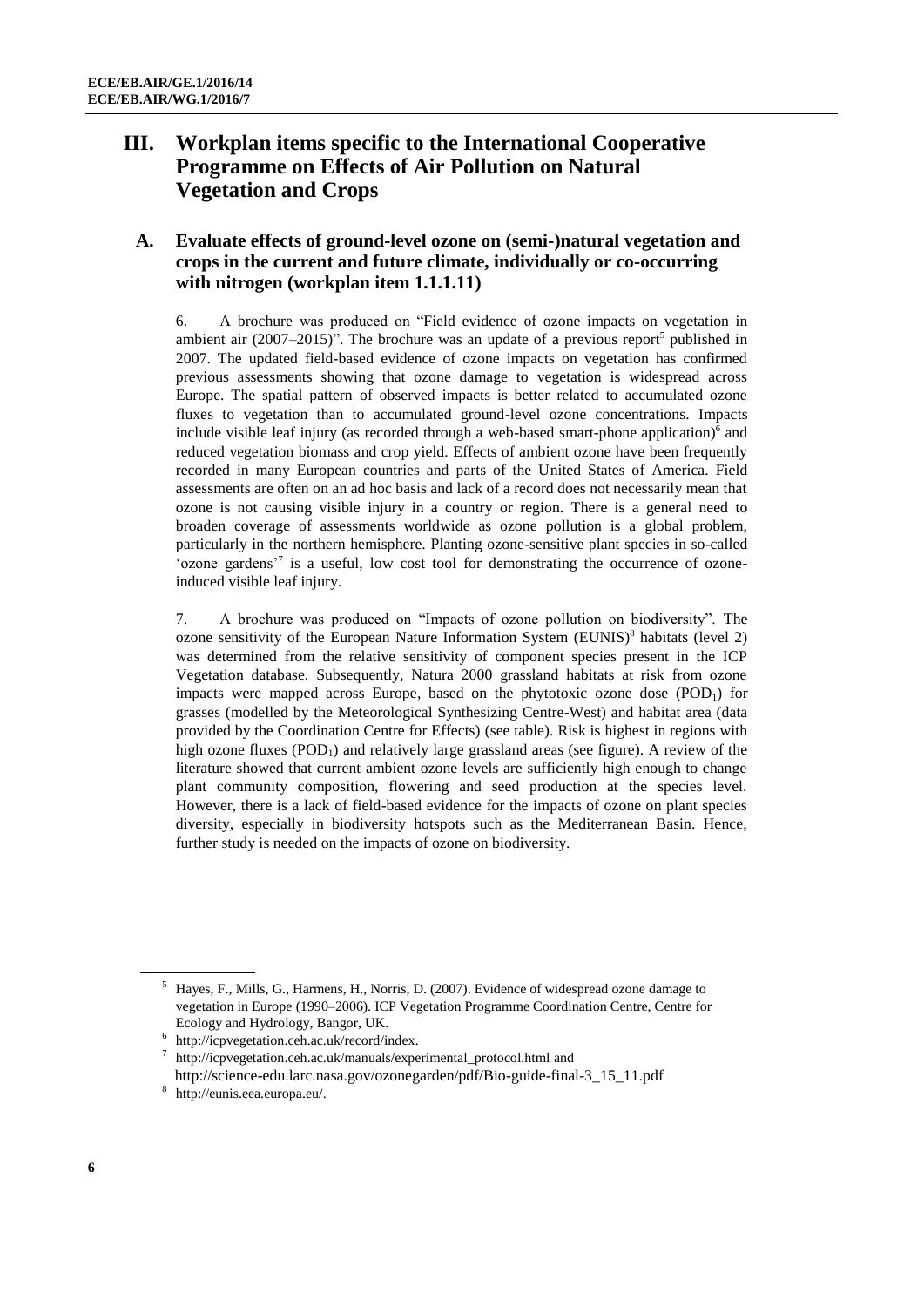#### Table

**Matrix for calculating the risk of ozone impact on grasslands, based on the phytotoxic ozone dose (POD1) for grass and the grassland area (per cent) per grid cell (0.5<sup>o</sup> (longitude) by 0.25<sup>o</sup> (latitude)). POD<sup>1</sup> was calculated over a six months period (April - September).**

| Grassland<br>area in grid | $POD1$ grass<br>(mmol $m^{-2}$ ) | < 5            | $5 - 15$       | $15 - 20$               | $20 - 25$ | $25 - 30$ | $>30$ |
|---------------------------|----------------------------------|----------------|----------------|-------------------------|-----------|-----------|-------|
| cell (%)                  | <b>RISK</b>                      | $\mathbf{1}$   | $\overline{2}$ | 3                       | 4         | 5         | 6     |
| $0.5 - 5$                 | 1                                | 1              | $\overline{2}$ | $\overline{\mathbf{3}}$ | 4         | 5         | 6     |
| $5 - 10$                  | $\overline{2}$                   | $\overline{2}$ | 4              | $6\phantom{1}6$         | 8         | 10        | 12    |
| $>10$                     | 3                                | 3              | 6              | 9                       | 12        | 15        | 18    |

Figure

**Risk of ozone impact on (left) grasslands (EUNIS class E) and (right) woodland fringes (EUNIS class E5) in Natura 2000 areas.** 



8. The first global stomatal flux-based assessment of ozone impacts on wheat yield revealed a global annual yield loss due to ozone of 9.4 per cent between 2010 and 2012, which equates to an annual economic loss of \$24.3 billion globally. Economic losses were highest in Central Europe, Eastern USA, Western China and Northern India, all important wheat growing areas. Yield losses predicted with the concentration-based metrics were much larger than those predicted with the flux-based metric.

#### **B. Conduct the European moss survey 2015/16 (workplan item 1.1.1.12)**

9. The first data from the 2015/16 moss survey have been submitted to the new Moss Survey Coordination Centre in the Russian Federation. Almost 40 countries are expected to submit data on heavy metal concentrations in mosses, including nine countries from South-Eastern Europe, seven countries from Eastern Europe, the Caucasus and Central Asia (Azerbaijan, Belarus, Georgia, Kazakhstan, Moldova, Russian Federation and Ukraine) and six countries from other parts of Asia and Africa (India, Mongolia, South Africa, South Korea, Thailand and Vietnam). Some countries will also report on nitrogen concentrations in mosses and on selected persistent organic pollutants (POPs).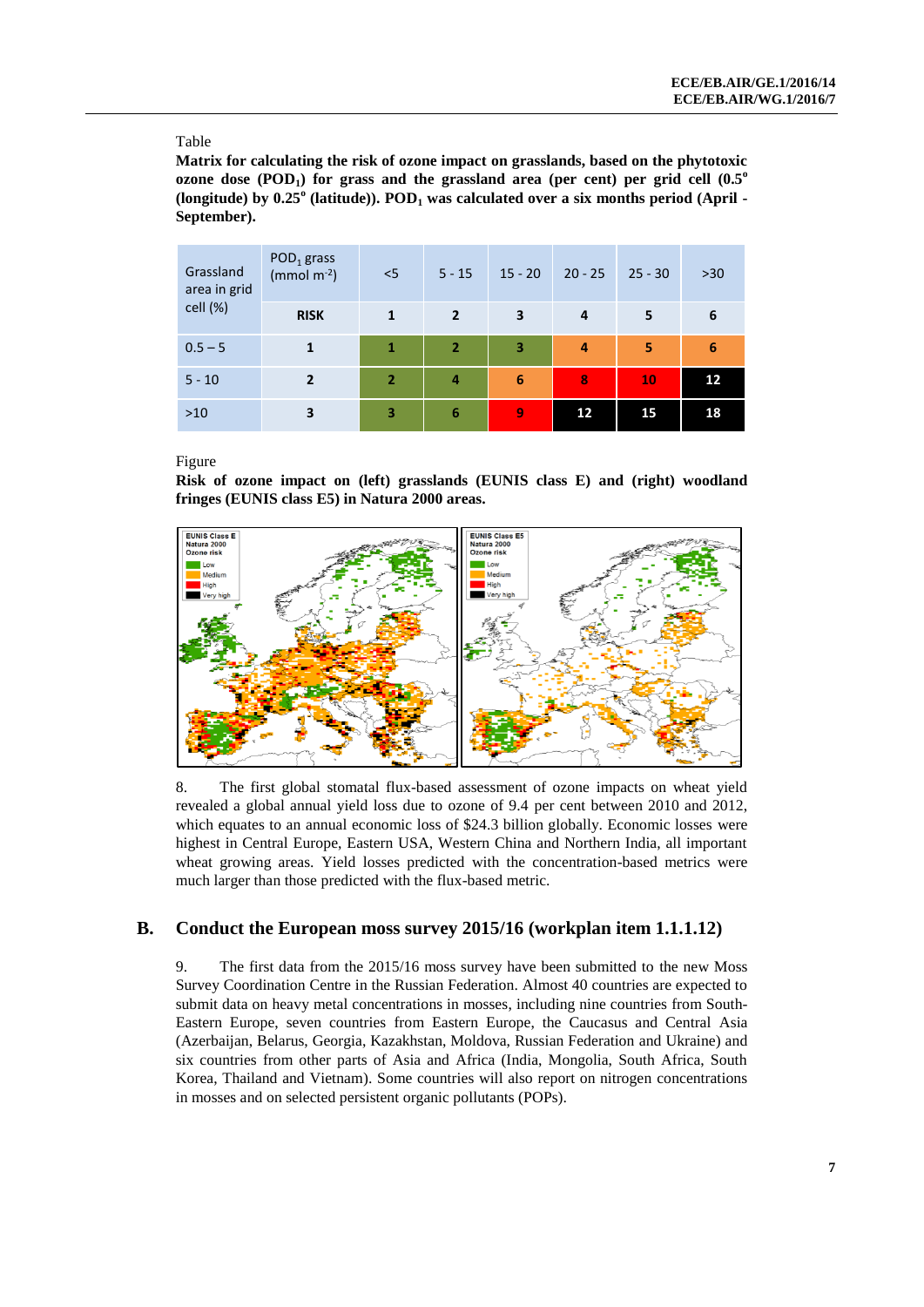# **IV. Expected outcomes and deliverables over the next period and in the longer term**

10. Over the next period and in the longer term, ICP Vegetation is expected to work and report on: (a) Revised ozone risk assessment methods; (b) Revision of Chapter 3 of the Manual on Methodologies and Criteria for Modelling and Mapping Critical Loads and Levels and Air Pollution Effects, Risks and Trends (Modelling and mapping manual); (c) Report on ozone risk assessment based on new ozone flux models and critical levels for vegetation (in collaboration with the Meteorological Synthesizing Centre-West); (d) Ozone impacts on food production — raising awareness for crop growers and breeders; (e) Ozone impacts on forests (in collaboration with the International Cooperative Programme on Assessment and Monitoring of Air Pollution Effects on Forests (ICP Forests); (f) Ozone impacts on Natura 2000 areas — case studies; (g) The 2015/2016 European moss survey on heavy metals, nitrogen and persistent organic pollutants; (h) Moss monitoring manual for the 2020 moss survey; (i) Protocol for data access and usage. ICP Vegetation will organise the next ozone critical level workshop in Spain in the autumn of 2016.

### **V. Policy-relevant issues, findings and recommendations**

The first global stomatal flux-based assessment of ozone impacts on wheat yield revealed a global yield loss due to ozone of 9.4 per cent, which equates to an economic loss of \$24.3 billion globally. Economic losses are highest in Central Europe, Eastern USA, Western China and Northern India, all important wheat growing areas.

12. In many parts of central and Southern Europe, Natura 2000 grassland habitats are at risk from impacts of ozone pollution. Risk is highest in regions with high ozone fluxes (phytotoxic ozone dose) and relatively large grassland habitat area. Further study is needed on the impacts of ozone on biodiversity.

13. Updated field-based evidence of ozone impacts on vegetation has confirmed previous assessments showing that ozone damage to vegetation is widespread across Europe. The spatial pattern of observed impacts is better related to accumulated ozone fluxes to vegetation than to accumulated ground-level ozone concentrations. Northern hemispheric cooperation is required to reduce the risk of ozone impacts on vegetation in Europe, with an important role for methane emission abatement.

14. Transfer of the Moss Survey Coordination Centre to the Russian Federation has enhanced participation of countries in Eastern Europe, the Caucasus and Central Asia and several other Asian countries in the 2015/16 survey to monitor heavy metal and nitrogen deposition to vegetation using mosses.

### **VI. Issues for the attention and advice of other groups, task forces or subsidiary bodies, notably with regard to synergies and possible joint approaches or activities**

15. Many of the issues that were identified in recent years for the attention and advice of other groups, task forces and subsidiary bodies are still valid for the near future. Of particular importance are:

(a) Collation of further field-based evidence for the impacts of ozone on vegetation, including epidemiological studies, in collaboration with ICP Forests;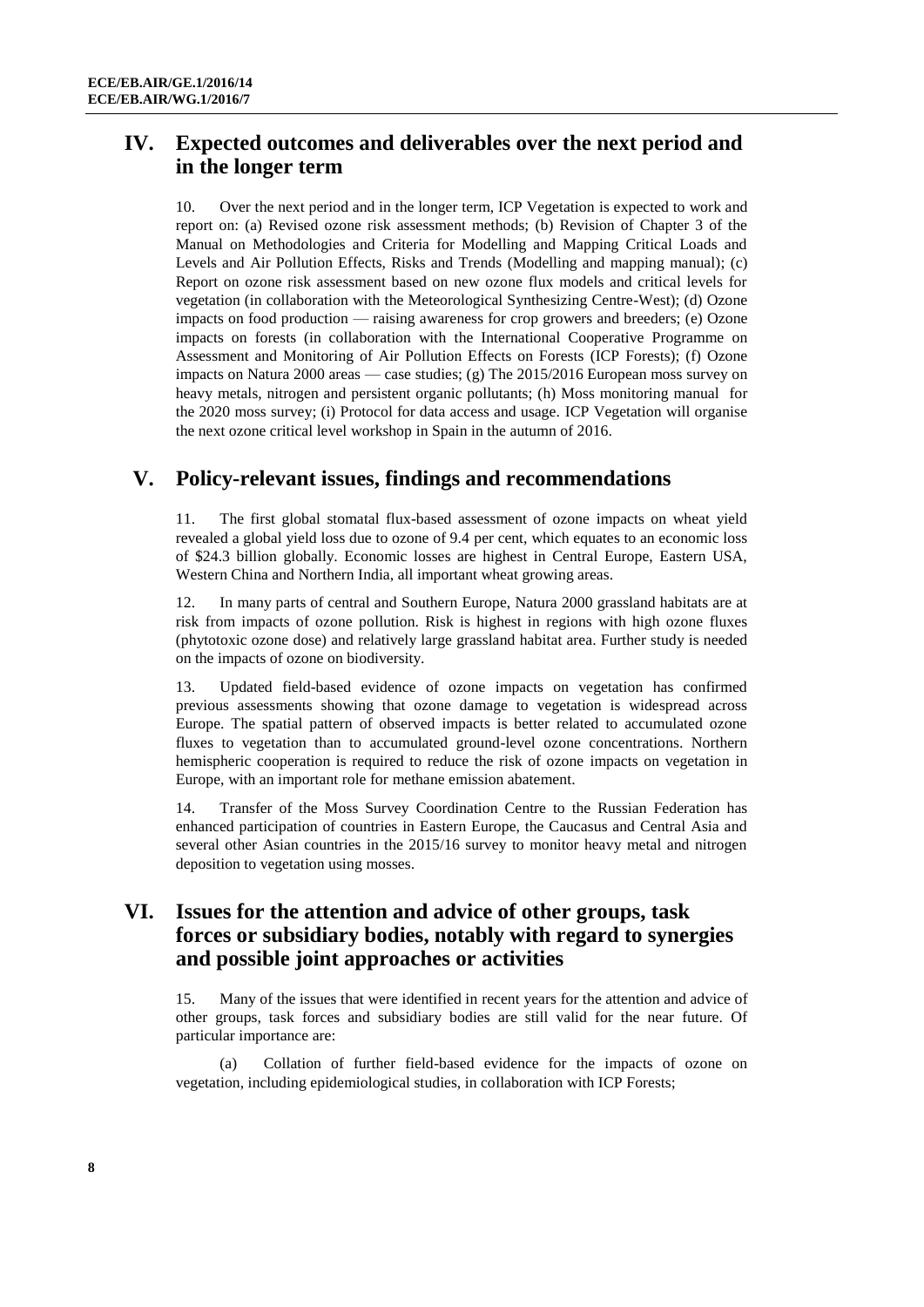(b) Further development of the ozone risk assessment methodology for and its application to vegetation, and setting critical levels in collaboration with ICP Forests and Meteorological Synthesizing Centre-West;

(c) The assessment of temporal trends and spatial patterns in past and predicted future ground-level ozone concentrations in a changing climate, and associated (risk of) impacts on vegetation (including crops) at the European and global scale, in collaboration with the Meteorological Synthesizing Centre-West, the Task Force on Measurements and Modelling, the Task Force on Hemispheric Transport of Air Pollution and ICP Forests. There is a need to apply the ozone flux-based risk assessment methodology globally for a range of vegetation types;

(d) Assessment of the interactive risk of impacts of ozone and nitrogen pollution on vegetation (including biodiversity) and ecosystem services (including valuation) in a changing climate (i.e. warmer and dryer climate, enhanced carbon dioxide concentration, more extreme events) in collaboration with the International Cooperative Programme on Modelling and Mapping of Critical Levels and Loads and Air Pollution Effects, Risks and Trends, ICP Forests, the Task Force on Integrated Assessment Modelling/Centre for Integrated Assessment Modelling, the Meteorological Synthesizing Centre-West, and the Task Force on Reactive Nitrogen;

(e) Assessment of future temporal trends and changes in spatial patterns in heavy metal deposition in collaboration with the Meteorological Synthesizing Centre-East. Potential application of the data on heavy metal and nitrogen concentrations in mosses sampled at ICP Forests sites in the assessment of the state of forests at those sites, in collaboration with ICP Forests.

### **VII. Recommendations to further strengthen implementation and ratification of the Protocols in Eastern Europe, the Caucasus and Central Asia, as well as South-Eastern Europe**

16. To further strengthen implementation and ratification of the protocols to the Convention in Eastern Europe, the Caucasus and Central Asia, as well as South-Eastern Europe, further evidence of air pollution deposition to and impacts on vegetation in countries of the sub-region should be sought through increased participation in the work of ICP Vegetation. The latter is promoted by:

(a) The Moss Survey Coordination Centre in the Russian Federation;

(b) Knowledge transfer through the publication of reports, the Modelling and mapping manual and leaflets in the Russian language;

Encouraging experts from those countries to attend the ICP Vegetation Task Force meeting and where possible arrange financial support for participation;

(d) Encouraging countries of the sub-region to identify and support the participation of ozone experts in ICP Vegetation.

### **VIII. Scientific and technical cooperation with relevant international bodies**

17. The ICP Vegetation will continue and further stimulate collaboration with Asian, South-American and African countries. The Chair of the ICP Vegetation was invited as a keynote speaker to the first Asian Air Pollution workshop in Tokyo, 31 October–2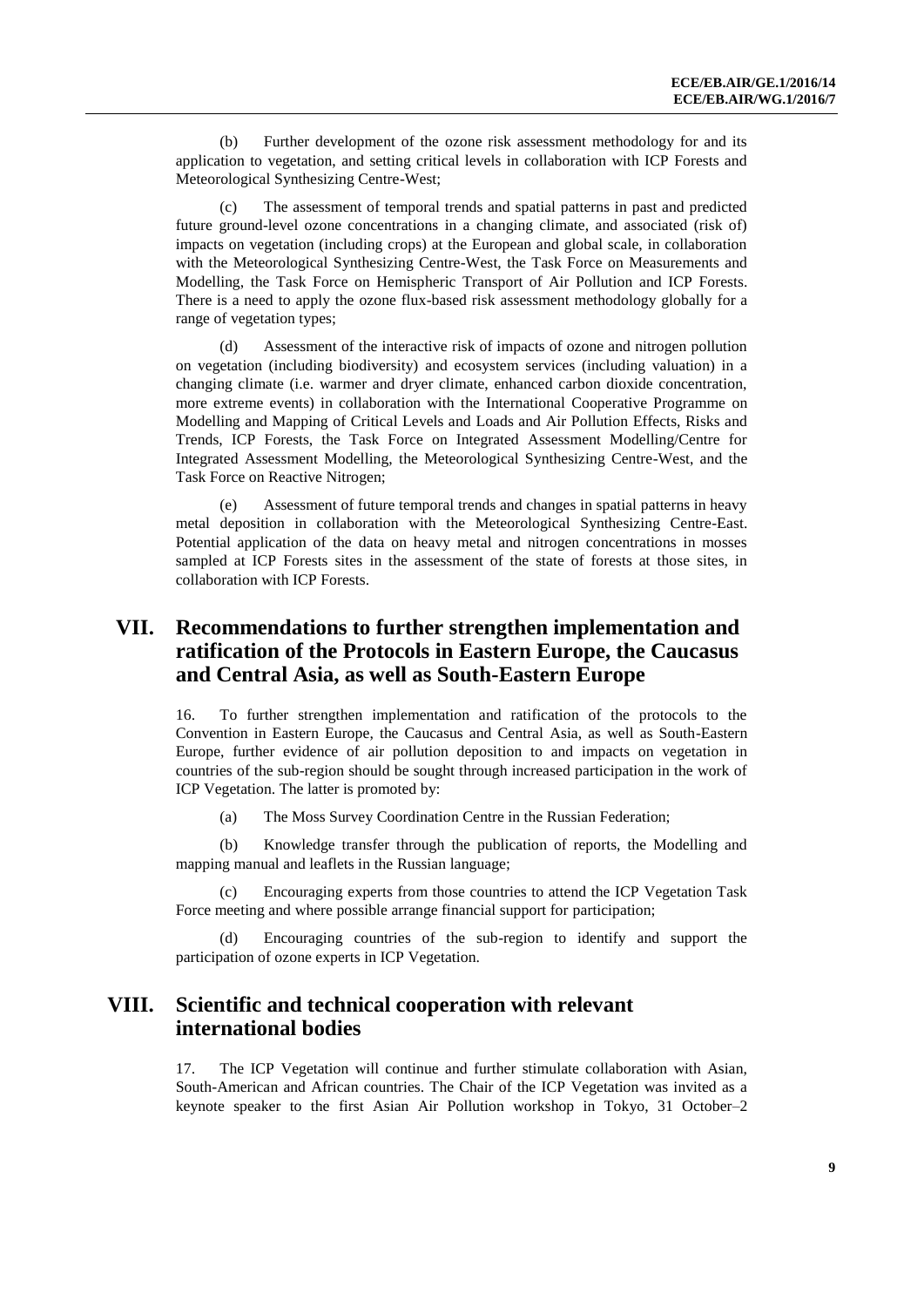November 2015. Asian experts are keen to continue collaboration in the future and acknowledged that the close collaboration between scientists and policy makers within the framework of the Convention is an excellent example that should be developed in Asia too.

18. The ICP Vegetation contributes to the "Tropospheric Ozone Assessment Report (TOAR): Global metrics for climate change, human health and crop/ecosystem research". This is an activity of the International Global Atmospheric Chemistry Project (IGAC; see also para.  $5$ ).<sup>9</sup> Data collection has been completed and the chapter on vegetation metrics is being led by the head of the Programme Coordination Centre for the ICP Vegetation. Further details can be found in document ECE/EB.AIR/GE.1/2015/8– ECE/EB.AIR/WG.1/2015/8.

# **IX. Scientific findings: highlights**

Highlights of scientific findings of ICP Vegetation are summarized in document ECE/EB.AIR/GE.1/2016/–ECE/EB.AIR/WG.1/2016/3 and in section V above.

### **X. Meetings**

20. The twenty-ninth meeting of the Programme Task Force was held in Dubna, Russian Federation from 29 February to 3 March 2016. The meeting was hosted and supported by the Joint Institute for Nuclear Research (JINR). The meeting was attended by 90 experts from 33 countries. Minutes of the meeting are available from the ICP Vegetation website.<sup>10</sup>

21. The second expert workshop on "Epidemiological Analysis of Air Pollution Effects on Vegetation", was held in Hindås, Sweden, from 23 to 24 November, 2015. The workshop was organized by the Swedish Environmental Research Institute (IVL) and the Gothenburg University and was funded by the Swedish research programmes "Biodiversity and Ecosystem Services in a Changing Climate" and "Swedish Clean Air and Climate", and by the Swedish Environmental Protection Agency.

22. Back to back with the above workshop, an expert workshop was held on "Methodology for Ozone Critical Levels Analysis" in Hindås, Sweden, from 24 to 25 November, 2015, again supported by the Swedish research programmes "Biodiversity and Ecosystem Services in a Changing Climate" and "Swedish Clean Air and Climate", and by the Swedish Environmental Protection Agency. This was followed by a second expert workshop on "Dose-Response Functions for Deriving Critical levels" in Deganwy, United Kingdom, from 7 to 9 June, 2016. The second workshop was organized by the ICP Vegetation Programme Coordination at the Centre for Ecology and Hydrology, Bangor and was funded by the Swiss Federal Office for the Environment. Decisions were made on methodological approaches and background documents to be prepared for the ECE ozone critical levels workshop to be held in in Madrid, Spain in November 2016.

<sup>9</sup> [http://www.igacproject.org.](http://www.igacproject.org/)

<sup>10</sup> [http://icpvegetation.ceh.ac.uk/.](http://icpvegetation.ceh.ac.uk/)